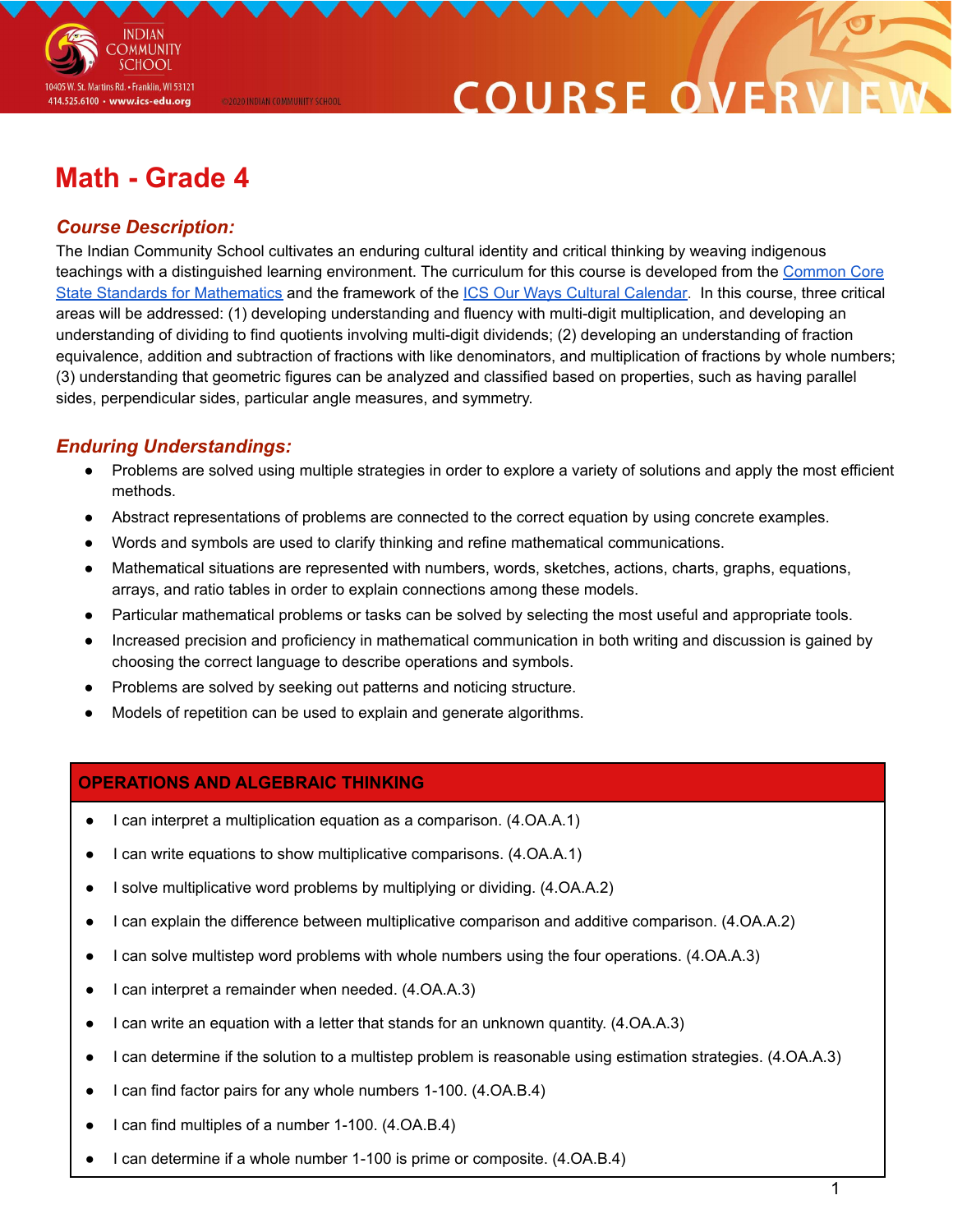

@2020 INDIAN COMMUNITY SCHOOL

## COURSE O

#### **OPERATIONS AND ALGEBRAIC THINKING (continued)**

- I can create a number or shape pattern that follows a given rule.  $(4.OA.C.5)$
- I can extend a pattern that follows a given rule.  $(4.OA.C.5)$

#### **NUMBER AND OPERATIONS IN BASE TEN**

- I can demonstrate understanding that in a multi-digit whole number, a digit in the one place represents ten times what it represents in the place to the right. (4.NBT.A.1)
- I can read and write multi-digit whole numbers using base-ten numerals, number names, and expanded form. (4.NBT.A.2)
- I can compare two multi-digit numbers based on meanings of the digits in each place, using >, =, and < symbols to record the results of comparisons. (4.NBT.A.2)
- I can apply place value understanding to round multi-digit whole numbers in any place. (4.NBT.A.3)
- I can fluently add and subtract multi-digit whole numbers using the standard algorithm. (4.NBT.B.4)
- I can multiply a whole number of up to four digits by a one-digit whole number. (4.NBT.B.5)
- I can multiply two two-digit numbers, using strategies based on place value and the properties of operations. (4.NBT.B.5)
- I can illustrate and explain a calculation by using equations, rectangular arrays, and/or area models. (4.NBT.B.5)
- I can find whole-number quotients and remainders with up to four-digit dividends and one-digit divisors. (4.NBT.B.6)
- I can apply strategies based on place value, the properties of operations, and/or the relationship between multiplication and division. (4.NBT.B.6)
- I can illustrate and explain a calculation by using equations, rectangular arrays, and/or area models. (4.NBT.B.6)

#### **NUMBER AND OPERATIONS - FRACTIONS**

- I can explain why a fraction a/b is equivalent to a fraction (n x a)/(n x b) by using visual fraction models, with attention to how the number and size of the parts differ even though the two fractions themselves are the same size. (4.NF.A.1)
- I can use visual fraction models to recognize and generate equivalent fractions. (4.NF.A.1)
- I can compare two fractions with different numerators and different denominators,. (4.NF.A.2)
- I can explain that comparisons are valid only when the two fractions refer to the same whole. (4.NF.A.2)
- I can record the results of comparisons with symbols  $>$ ,  $=$ ,  $\lt$  and justify the conclusions. (4.NF.A.2)
- I can express a fraction a/b with a  $>1$  as a sum of fractions  $1/b$ . (4.NF.B.3)
- I can demonstrate the addition and subtraction of fractions as joining and separating parts referring to the same whole. (NF.B.3.A)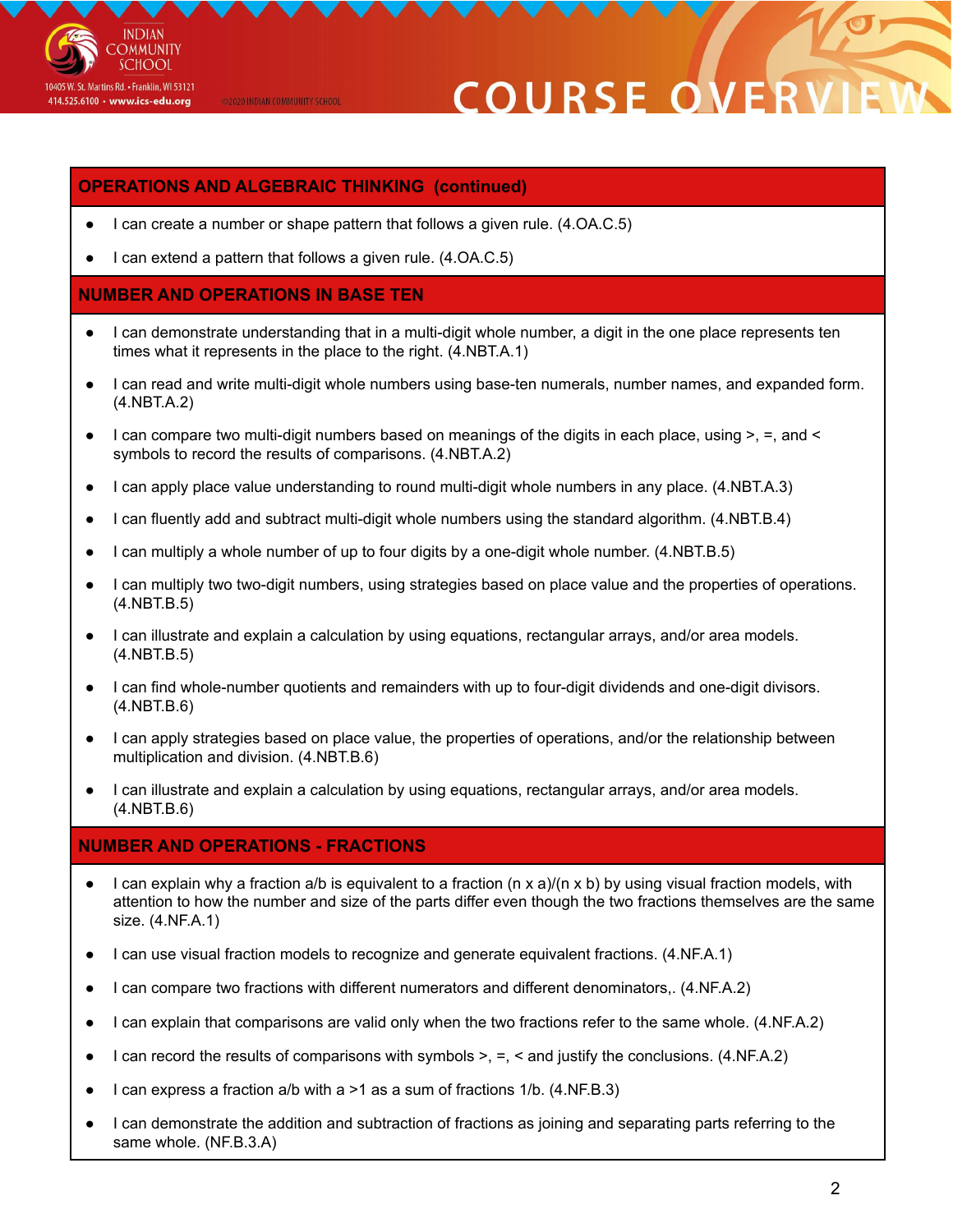

@2020 INDIAN COMMUNITY SCHOOL

# **COURSE OF**

#### **NUMBER AND OPERATIONS - FRACTIONS (continued)**

- I can decompose a fraction into a sum of fractions with the same denominator in more than one way. (4.NF.B.3.B)
- I can justify decompositions. (4.NF.B.3.B)
- I can add and subtract mixed numbers with like denominators. (4.NF.B.3.C)
- I can solve word problems involving addition and subtraction of fractions referring to the same whole and having like denominators. (4.NF.B.3.D)
- I can use visual fraction models and equations to represent the problem. (4.NF.B.3.D)
- I can express a fraction a/b as a multiple of 1/b. (4.NF.B.4.A)
- I can express a multiple of a/b as a multiple of 1/b. (4.NF.B.4.B)
- I can multiply a fraction by a whole number. (4.NF.B.4.B)
- I can solve word problems involving multiplication of a fraction by a whole number. (4.NF.B.4.C)
- I can use visual fraction models and equations to represent the problem. (4.NF.B.4.C)
- I can express a fraction with denominator 10 as an equivalent fraction with denominator 100. (4.NF.C.5)
- I can add two fractions with respective denominators 10 and 100. (4.NF.C.5)
- I can use decimal notation for fractions with denominators 10 or 100. (4.NF.C.6)
- I can compare two decimals to hundredths by reasoning about their size. (4.NF.C.7)
- I can explain that comparisons are valid only when the two decimals refer to the same whole. (4.NF.C.7)
- I can record the results of comparisons with the symbols  $>$ ,  $=$ ,  $\lt$ , and justify the conclusions. (4.NF.C.7)

#### **MEASUREMENT AND DATA**

- I can provide relative sizes of measurement units within one system of units. (4.MD.A.1)
- I can express measurements in a larger unit in terms of a smaller unit within a single system of measurement. (4.MD.A.1)
- I can record measurement equivalents in a two-column table. (4.MD.A.1)
- I can solve word problems involving distances, intervals of time, liquid volumes, masses of objects, and money. (4.MD.A.2)
- I can solve problems involving simple fractions or decimals, and problems that require expressing measurements given in a larger unit in terms of a smaller unit. (4.MD.A.2)
- I can represent measurement quantities using diagrams that feature a measurement scale. (4.MD.A.2)
- I can apply the area and perimeter formulas for rectangles in real world and mathematical problems. (4.MD.A.3)